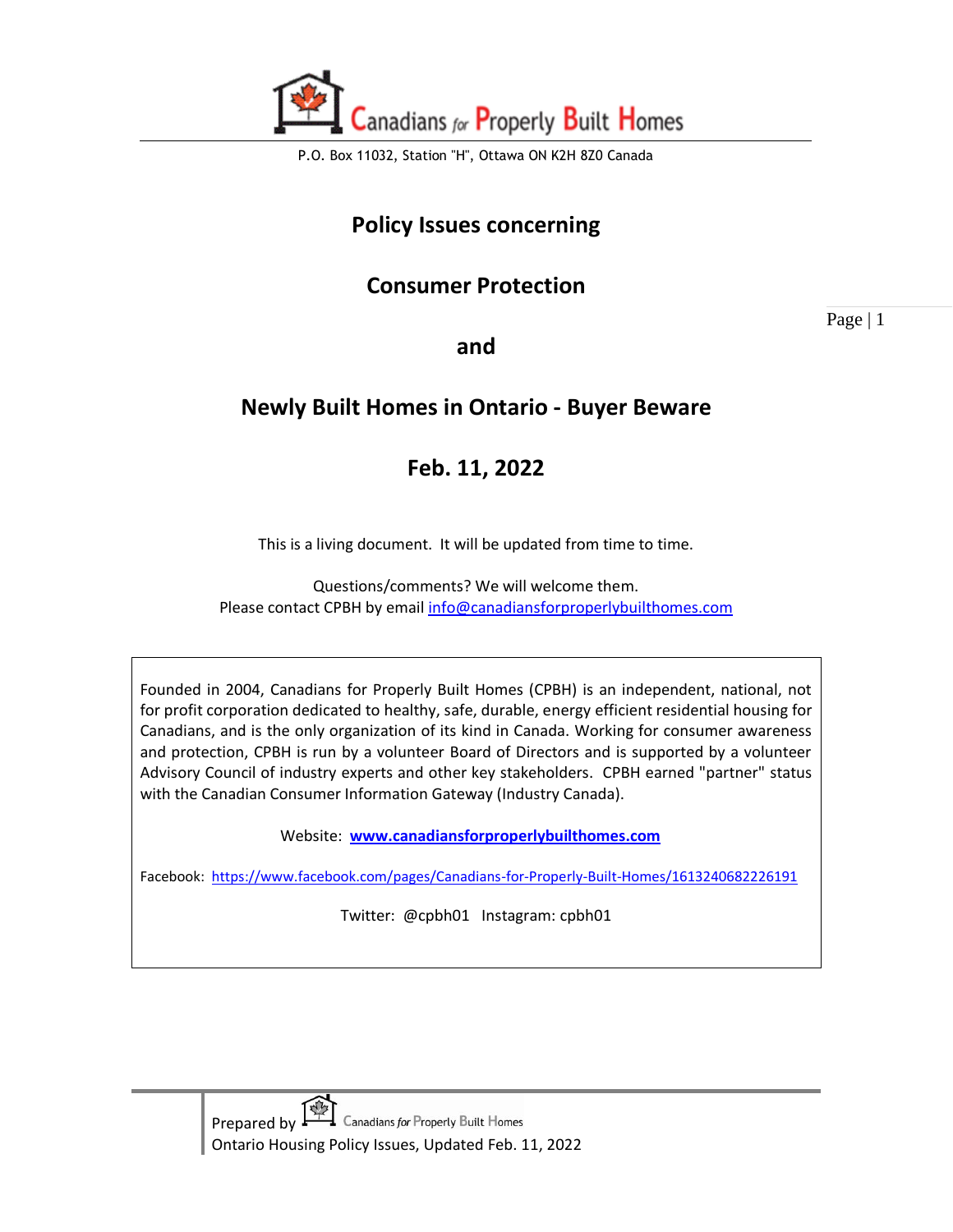P.O. Box 11032, Station "H", Ottawa ON K2H 8Z0 Canada

#### **Contents**

| Context                                                                                   |           |
|-------------------------------------------------------------------------------------------|-----------|
|                                                                                           | Page $ 2$ |
| Policy Issue 1: The need for definitions related to Ontario's newly built homes 4         |           |
| Policy Issue 2: The need for legislation for transparency & accountability re             |           |
|                                                                                           |           |
| Policy Issue 3: The need for legislation to ensure that the OBC is enforced by            |           |
| municipalities during construction, including responsibilities concerning radon  6        |           |
| Policy Issue 4 - The need for adequate oversight to get HCRA performing properly -        |           |
|                                                                                           |           |
| Policy Issue 5 - The need for legislation to end the practice of used/damaged furnaces    |           |
|                                                                                           |           |
| Policy Issue 6 - The need for legislation to end Tarion's monopoly and introduce a multi- |           |
| warranty model.                                                                           |           |
| Policy Issue 7 - The need for legislation to replace the LAT for appeals of Tarion        |           |
|                                                                                           |           |
| Policy Issue 8 – The need to pass and implement adequate consumer protection              |           |
|                                                                                           |           |
| Conclusion:.                                                                              |           |
|                                                                                           |           |
| Appendix 2 Response from HCRA CEO and Registrar to CPBH's feedback on HCRA's              |           |
|                                                                                           |           |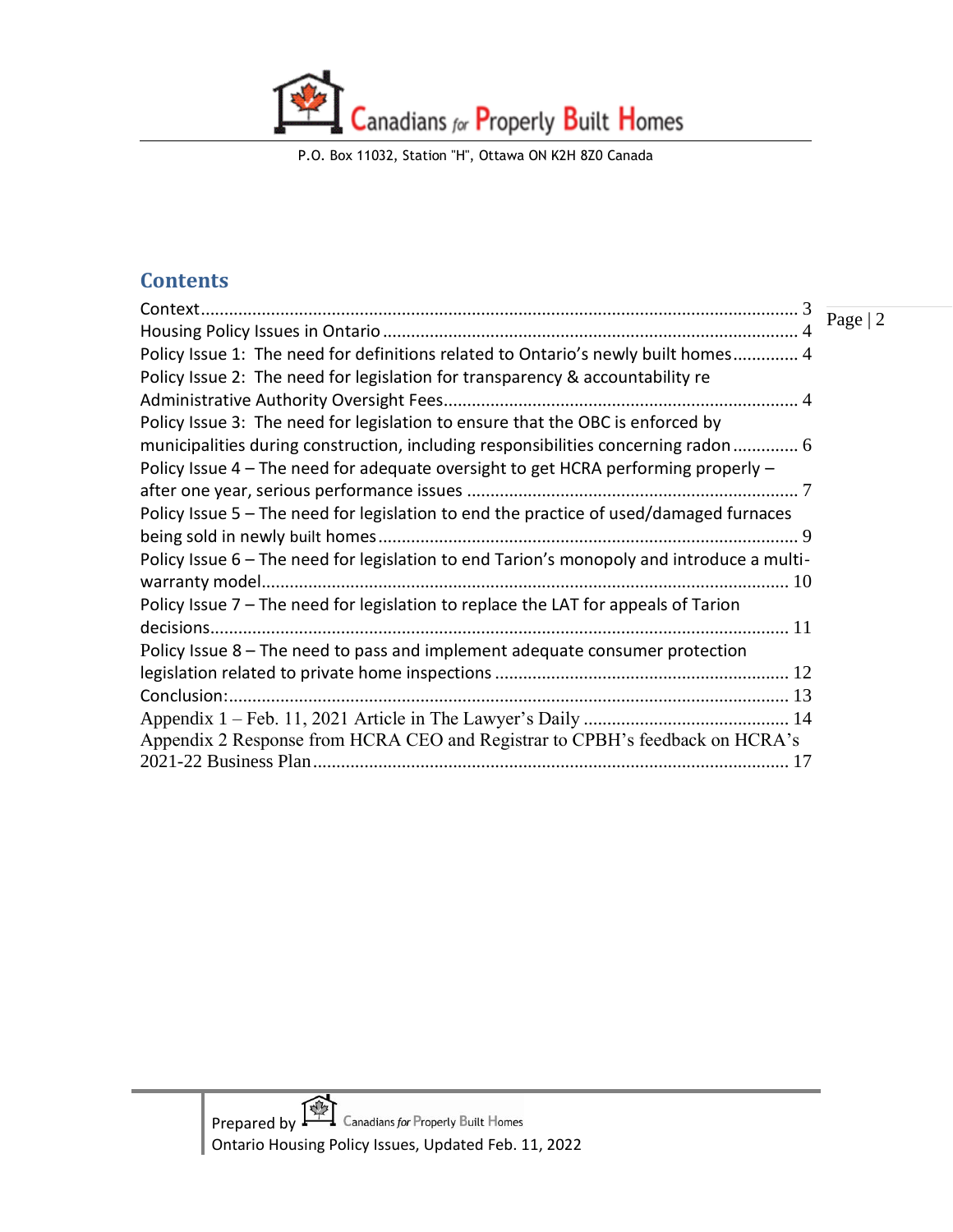P.O. Box 11032, Station "H", Ottawa ON K2H 8Z0 Canada

# <span id="page-2-0"></span>**Context**

In Canada, consumer protection is primarily the responsibility of the provinces and territories. This report is focused on newly built home policies in relation to consumer protection in Ontario. The purchase of a home is the largest purchase most people make.

Page | 3

It is well-recognized by many that there are serious consumer protection issues in Canada generally.

*"…There has been a decline in consumer advocacy since the 1980s in Canada, not because the issues are no longer important, not because there are not people to fight the fight. But largely, I believe, because funding for your work has been on a steady decline…."* 

■ Senator Ringuette, Keynote Speech, Consumer 150 Conference, 2017 <https://www.piac.ca/wp-content/uploads/2017/10/Senator-Ringuette-Keynote-EN.pdf>

Regarding consumer protection in Ontario, a recent Auditor General of Ontario report highlighted numerous problems with consumer protection as well.

"Ontario needs better oversight of consumer issues, from condos and coffins to cannabis, auditor general says" -- Toronto Star, Dec. 7, 2020 [https://www.thestar.com/politics/provincial/2020/12/07/ontario-needs-better-consumer-](https://www.thestar.com/politics/provincial/2020/12/07/ontario-needs-better-consumer-oversight-on-everything-from-condos-and-coffins-to-cannabis-auditor-general-says.html)

[oversight-on-everything-from-condos-and-coffins-to-cannabis-auditor-general-says.html](https://www.thestar.com/politics/provincial/2020/12/07/ontario-needs-better-consumer-oversight-on-everything-from-condos-and-coffins-to-cannabis-auditor-general-says.html)

CPBH provided our July 2021 version of this document to the latest Ford Government Minister of Government and Consumer Services, Minister Ross Romano. He responded on August 9, 2021, acknowledged receipt of the document, thanked CPBH for our continued engagement of this important consumer protection file, and said that he looked forward to working with CPBH to make life better for Ontarians. We have followed up with him numerous times since then, but we have received no further response from Minister Romano.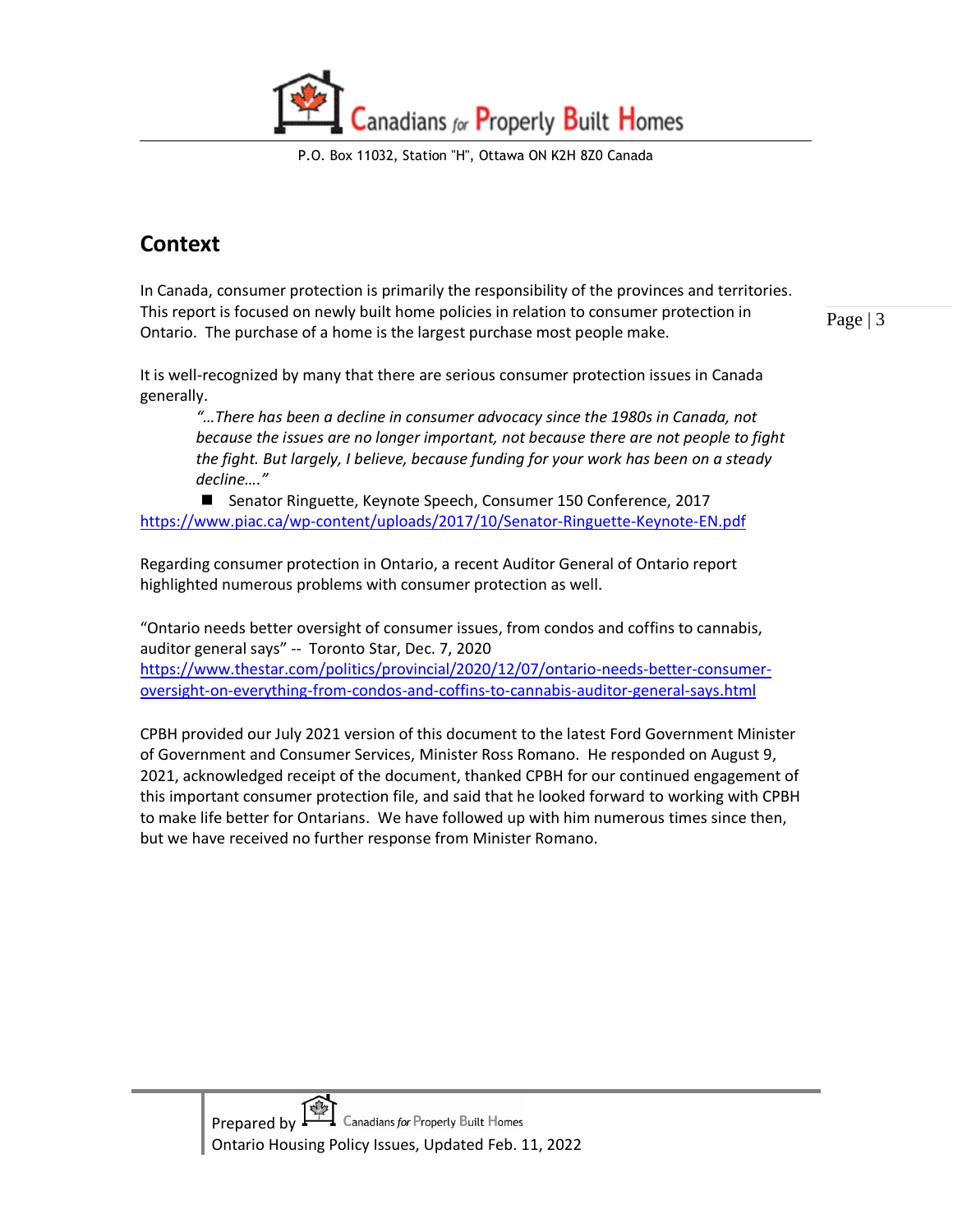

# <span id="page-3-0"></span>**Housing Policy Issues in Ontario**

#### <span id="page-3-1"></span>Page | 4 *Policy Issue 1: The need for definitions related to Ontario's newly built homes*

Various terms are bandied about by Ministers and ministry officials when discussing homes, including "quality homes", "better built homes", "properly built homes", "defects", etc. But no one in the Ontario Government has been able to explain what these terms mean.

Refer to this document for information concerning this issue of definitions/explanations: [http://canadiansforproperlybuilthomes.com/wp-content/uploads/2021/02/Feb.-12-2021-Final-](http://canadiansforproperlybuilthomes.com/wp-content/uploads/2021/02/Feb.-12-2021-Final-CPBH-response-to-ON-New-Home-Construction-Licensing-Act-2017-Proposed-Code-of-Ethics-and-Discipline-Committee-and-Appeals-Committee.pdf)[CPBH-response-to-ON-New-Home-Construction-Licensing-Act-2017-Proposed-Code-of-Ethics](http://canadiansforproperlybuilthomes.com/wp-content/uploads/2021/02/Feb.-12-2021-Final-CPBH-response-to-ON-New-Home-Construction-Licensing-Act-2017-Proposed-Code-of-Ethics-and-Discipline-Committee-and-Appeals-Committee.pdf)[and-Discipline-Committee-and-Appeals-Committee.pdf](http://canadiansforproperlybuilthomes.com/wp-content/uploads/2021/02/Feb.-12-2021-Final-CPBH-response-to-ON-New-Home-Construction-Licensing-Act-2017-Proposed-Code-of-Ethics-and-Discipline-Committee-and-Appeals-Committee.pdf)

#### <span id="page-3-2"></span>*Policy Issue 2: The need for legislation for transparency & accountability re Administrative Authority Oversight Fees*

A number of the Administrative Authorities (AA) in Ontario relate to newly built homes. The Auditor General of Ontario's recent audits of some AAs, such as Tarion, TSSA and ESA, have highlighted many serious issues in these housing-related AAs. But the Ontario Government (MGCS) has been receiving millions of dollars annually in mandatory payments from AAs for "oversight" since 2009. What has happened to all of the mandatory oversight fees? CPBH has presented to ON Government Committees related to this issue multiple times. Refer to #2 here at this link for CPBH's presentation to a Government Committee in 2019:

[http://canadiansforproperlybuilthomes.com/wp-content/uploads/2019/08/Jan.-2019-Pre-](http://canadiansforproperlybuilthomes.com/wp-content/uploads/2019/08/Jan.-2019-Pre-Budget-ideas-standing-committee.pdf)[Budget-ideas-standing-committee.pdf](http://canadiansforproperlybuilthomes.com/wp-content/uploads/2019/08/Jan.-2019-Pre-Budget-ideas-standing-committee.pdf)

Here is a response from MPP Fedeli to CPBH's Committee presentation about the lack of transparency regarding these AA fees: "that's not unusual when they are trying to hide something" (Hansard, Jan. 17, 2018).

In 2015, former PC MGCS Critic MPP Pettapiece asked a question of the MGCS Minister about where these fees paid by Tarion were going but received a vague response. Also in 2015, former NDP Critic Jagmeet Singh requested that the Ombudsman of Ontario get to the bottom of this, but after MPP Singh's departure from the ON NDP, this request fell between the cracks. The Ombudsman of Ontario has refused to provide any information to CPBH about this.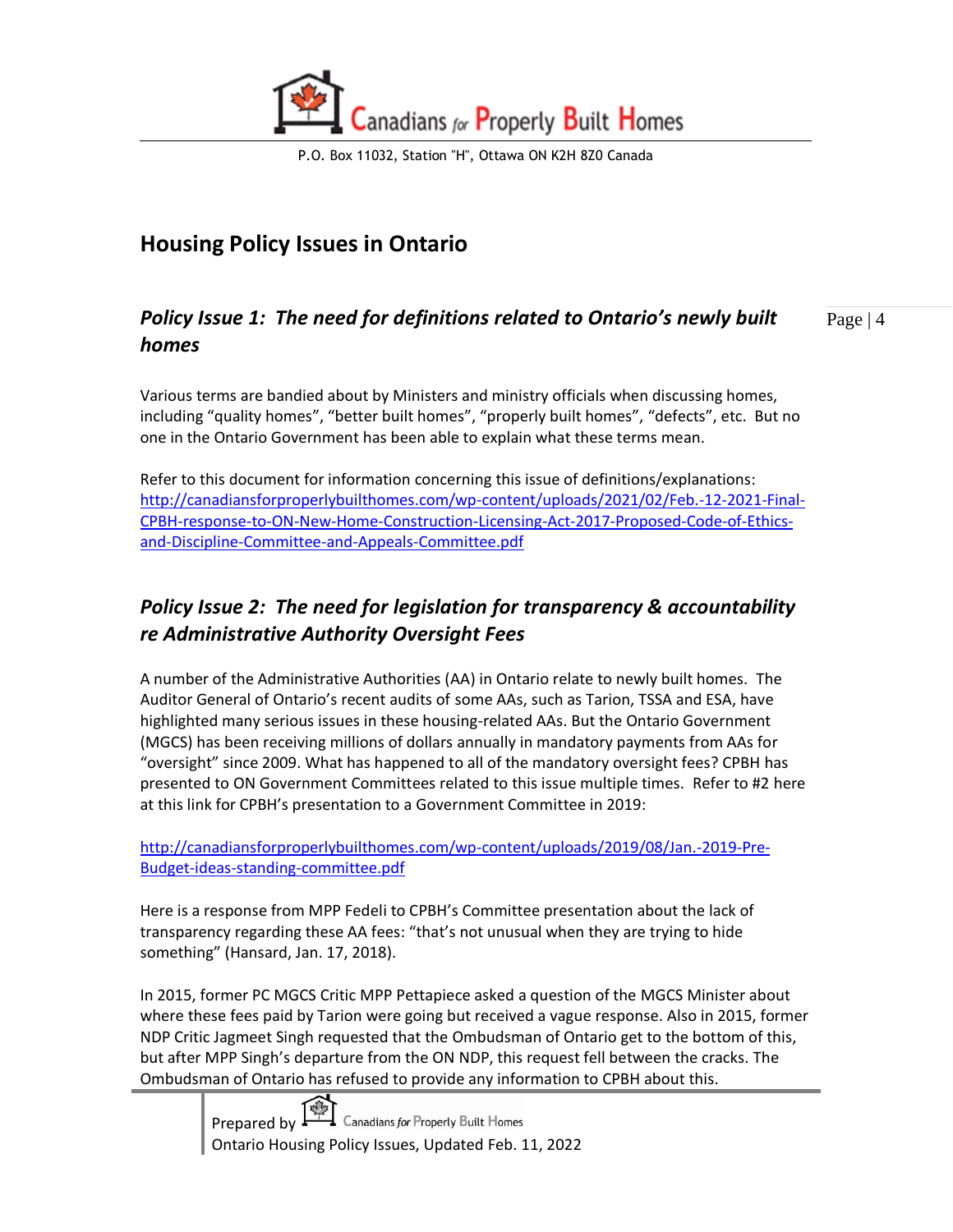

At the new AA, the Home Construction Regulatory Authority's (HCRA) Interim CEO advised in Jan. 2021 that HCRA would be paying in the "range of hundreds of thousands of dollars" to MGCS for oversight fees. He further noted that Tarion would continue to pay these fees as well. In 2020, Tarion paid \$499,000 as per Tarion's financial statements – up from \$378,000 in 2019 and \$266,000 in 2018.

Approximately 15 AAs are paying these mandatory oversight fees annually. Some refer to this as the ON Government's "cash cow". Some call this a "slush fund". It's important to get to the bottom of where these funds are going. We encourage the Auditor General of Ontario to conduct a value-for-money audit going back to 2009 when these fees were introduced.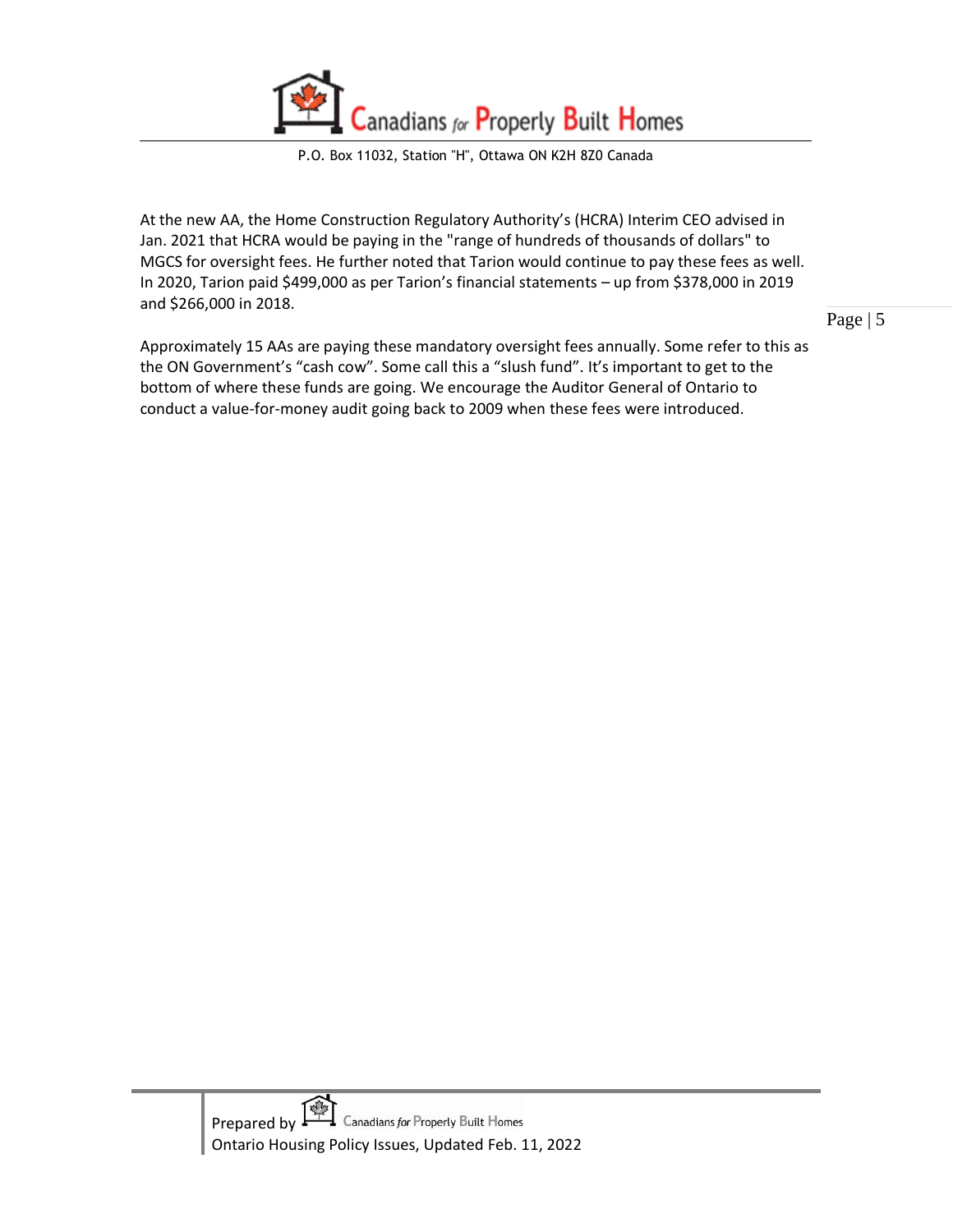

#### <span id="page-5-0"></span>*Policy Issue 3: The need for legislation to ensure that the OBC is enforced by municipalities during construction, including responsibilities concerning radon*

Page | 6

The lack of enforcement of the Ontario Building Code during construction has been a wellrecognized serious problem for decades now. A myriad of reasons has been cited from building booms to the lack of available qualified inspectors, etc., for over 20 years now. CPBH prepared a 107 page report at the request of then-PC Critic Ernie Hardeman which is still relevant today. He responded:

*"..Thank you for providing me with your report regarding the lack of enforcement of the Ontario Building Code during construction. It was extremely well done and I appreciate you taking the time to put it together. I agree that we need to look at ways to add more accountability into the system..."*

– email from PC MMAH Critic Ernie Hardeman, Nov. 10, 2017

If you would like a copy of this report, please let us know.



But instead of adding more accountability into the system related to ensuring no Code violations, the Ford Government is focused on building faster. For example, effective January 1, 2022 the Ontario Government decided to allow municipalities to use remote inspections, as another "tool". Many agree that this will result in further Code violations in newly built homes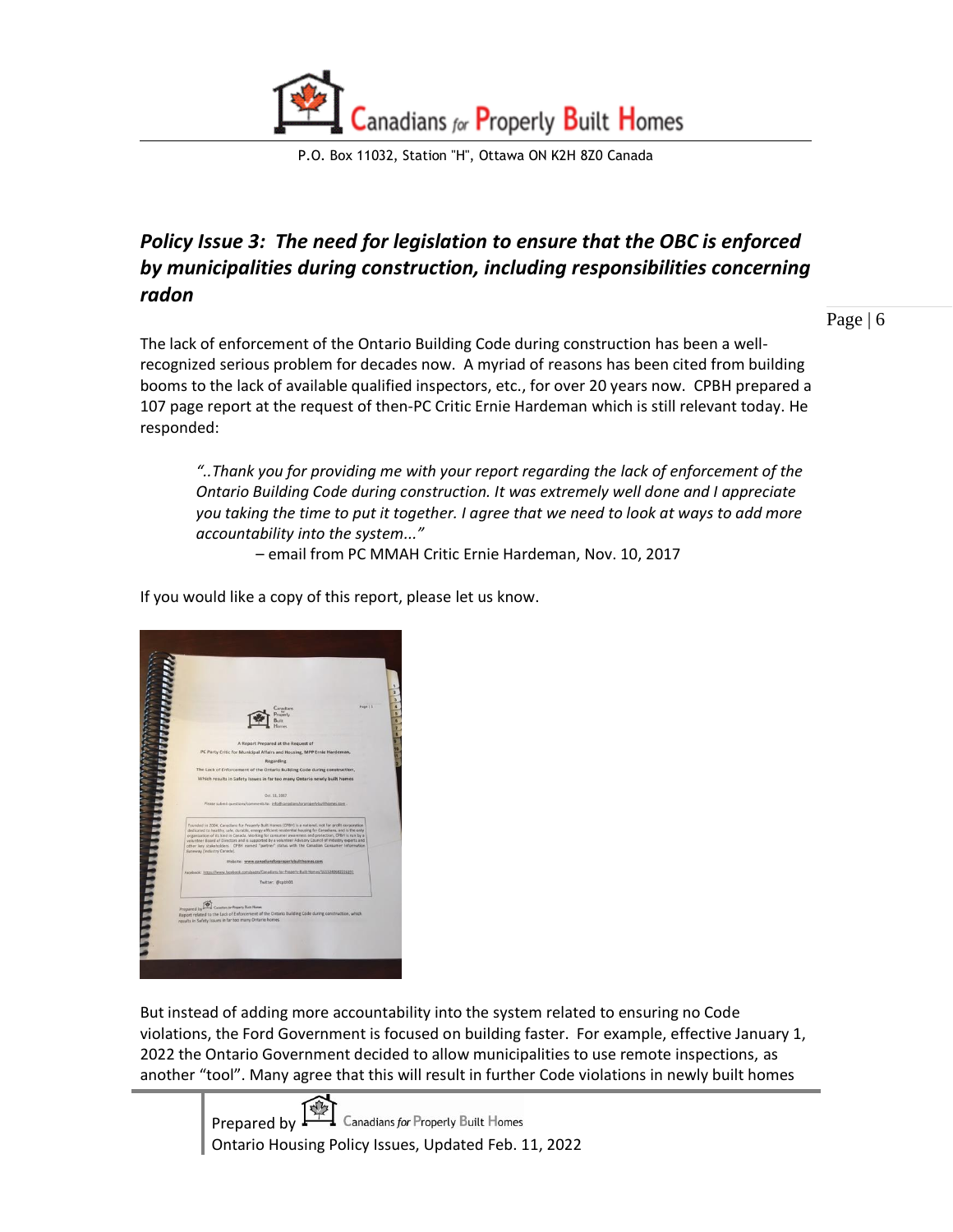

sold to purchasers, put further strain on Ontario's new home warranty, and result in further serious health and safety risks for purchasers.

Page | 7 **Radon:** Radon is the second leading cause of lung cancer in Canada, killing more than 3,000 people every year. Issues have been raised about municipalities in ON not carrying out their responsibilities related to radon properly. As an example, here is a link to an Open Letter to the City of Ottawa that contains considerable information on this subject, including a legal opinion that was provided to all municipalities in ON. [http://canadiansforproperlybuilthomes.com/wp](http://canadiansforproperlybuilthomes.com/wp-content/uploads/2021/02/Feb.-6-2021-Ottawa-City-Council-Open-Letter.pdf)[content/uploads/2021/02/Feb.-6-2021-Ottawa-City-Council-Open-Letter.pdf](http://canadiansforproperlybuilthomes.com/wp-content/uploads/2021/02/Feb.-6-2021-Ottawa-City-Council-Open-Letter.pdf)

An investigative report published in the Toronto Star on May 2, 2021 found that *"….with new buildings posing the highest risks of elevated radon levels, the number of Canadians facing potential exposure is growing. The prevalence of deadly radon gas is rising across Canada as lax building codes allow dangerously high levels to be trapped inside newly built homes.…Modern construction methods have created the unintended consequence of trapping the gas inside….".*

https://www.thestar.com/news/investigations/2021/05/02/the-invisible-threat-inside-yourhome-dangerous-levels-of-radon-gas-are-being-found-in-more-houses-across-canada-thanever-before.html

Note that measures to protect people against radon are inexpensive and straightforward during construction. They are less so after construction.

#### <span id="page-6-0"></span>*Policy Issue 4 – The need for adequate oversight to get HCRA performing properly – after one year, serious performance issues*

There are numerous serious issues already plaguing HCRA. CPBH provided feedback to HCRA's CEO and Board Chair on its business plan in an Open Letter that captured the most serious issues. Here is a link to the Open Letter. http://canadiansforproperlybuilthomes.com/wpcontent/uploads/2021/05/May-13-2021-HCRA-re-Business-Plan-Open-Letter.pdf

Sadly, and unacceptably, HCRA didn't show any sense of urgency about these issues when the CEO/Registrar responded to our Open Letter. Appendix 2 provides the response received.

Some say that HCRA and Tarion have made a mockery of the path to a fair regime for home construction regulation and consumer protection as laid out by Justice Cunningham in his 2016 Tarion Review. [https://www.ontario.ca/document/final-report-review-ontario-new-home](https://www.ontario.ca/document/final-report-review-ontario-new-home-warranties-plan-act-and-tarion-warranty-corporation)[warranties-plan-act-and-tarion-warranty-corporation](https://www.ontario.ca/document/final-report-review-ontario-new-home-warranties-plan-act-and-tarion-warranty-corporation)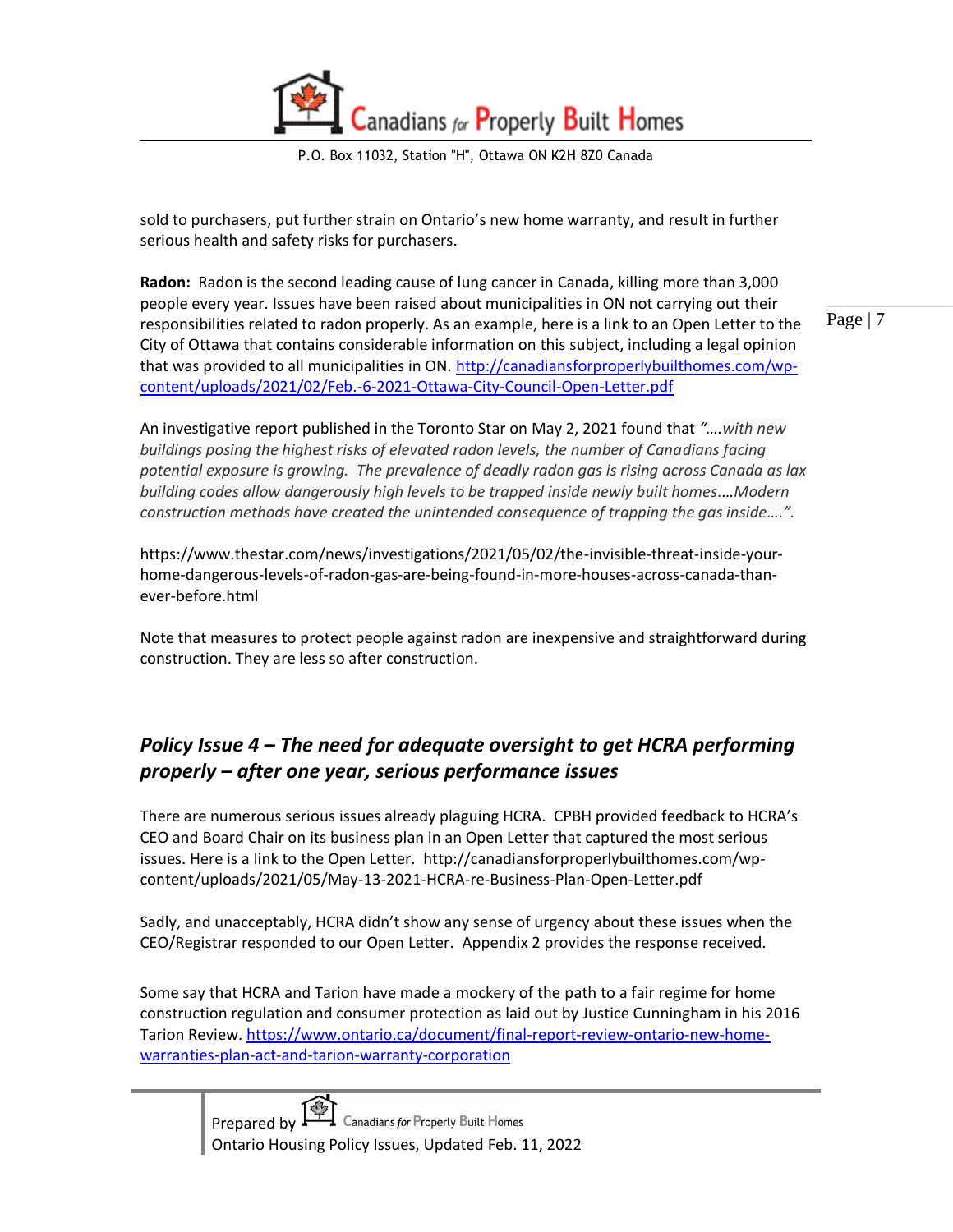

It's important to remember that both HCRA and Tarion are supposed to be "consumer protection organizations". The Ministry of Government and Consumer Services receives mandatory oversight fees from AAs, but clearly there are issues with this oversight as mentioned in #2 above.

HCRA's utter disregard for consumers is encapsulated in its handling of the Ontario Builder Directory. Examples of the serious problems with the Builder Directory were highlighted in a 2013 Toronto Star investigative report when Tarion was responsible for it, yet these issues remain more than a year after HCRA opened its doors.

Here is a portion of the Hansard transcript of the PC Government's Parliamentary Assistant to the Minister of Government and Consumer Services, MPP Bailey in 2020:

| . |
|---|
|   |

https://www.ola.org/en/legislative-business/house-documents/parliament-42/session-1/2020-07-08/hansard

Mr. Robert Bailey: As I said in my remarks, that would be up to the new legislation under HCRA. The Ontario Builder Directory—we gave the authority to the new regulator, the Home Construction Regulatory Authority. They, and we, will be holding HCRA to a higher standard and ensuring this is one of the first priorities it does—to fix this directory and make sure to have better information for homeowners or potential homeowners. Tarion is working collaboratively with this new authority, and they know and the new CEO knows— I've talked to him personally on the phone as well—that they're going to be held to account. I told him, "You guys" know what the problem is. You'd better step up and make it right."

Yet, HCRA has not stepped up and made it right. As one specific example, to this day, the directory does not include accurate information about Tarion payouts, presenting pristine/close to pristine records for some builders known to have saddled consumer with homes riddled with Building Code violations.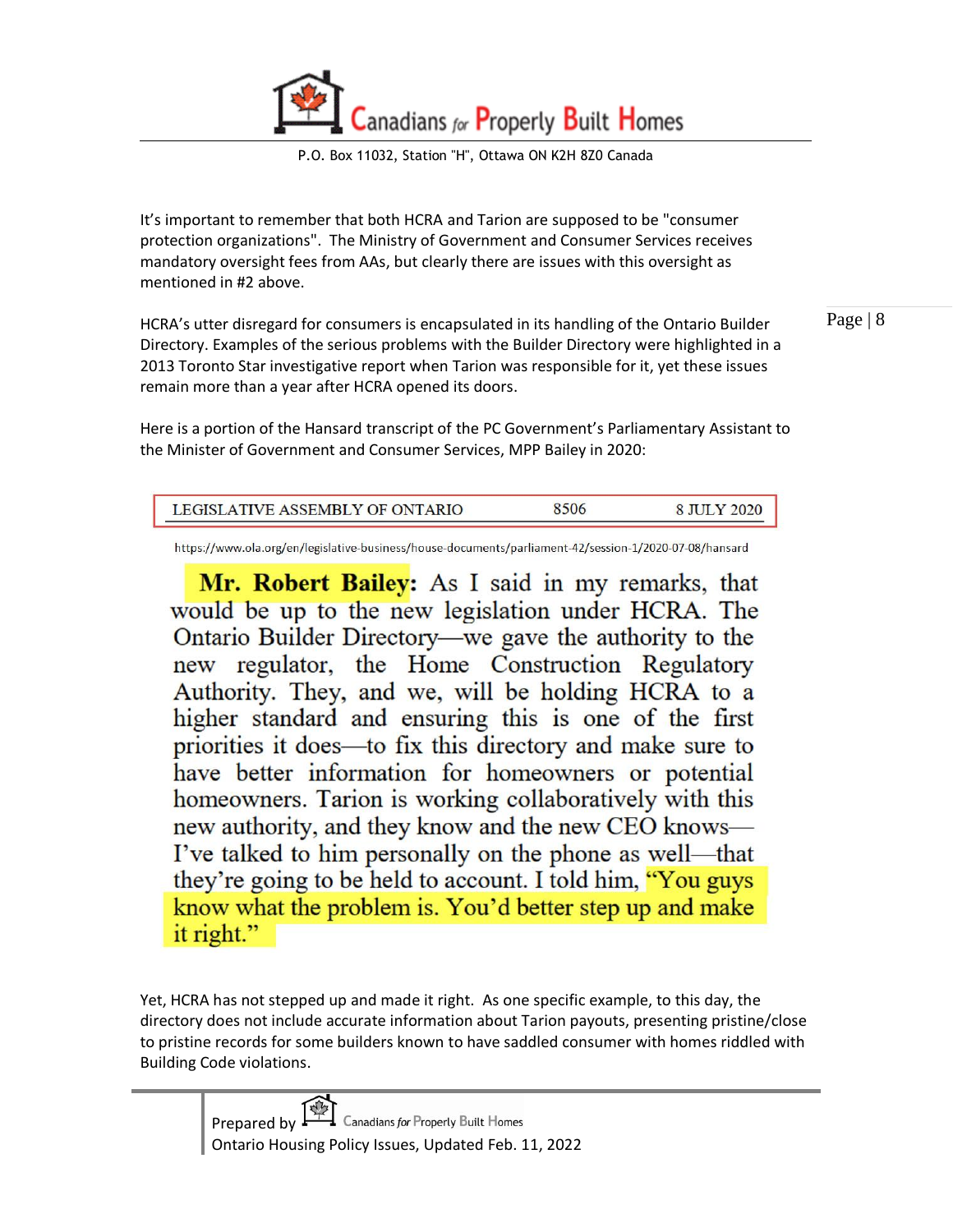

Most recently, HCRA has defended the record on the directory as a reflection of what Tarion provides to them which, they say, they are required to follow by law. If this is so, the directory is a full on and intentional sham.

Page | 9

#### <span id="page-8-0"></span>*Policy Issue 5 – The need for legislation to end the practice of used/damaged furnaces being sold in newly built homes*

Within this document

[http://canadiansforproperlybuilthomes.com/wp-content/uploads/2021/02/Feb.-12-2021-Final-](http://canadiansforproperlybuilthomes.com/wp-content/uploads/2021/02/Feb.-12-2021-Final-CPBH-response-to-ON-New-Home-Construction-Licensing-Act-2017-Proposed-Code-of-Ethics-and-Discipline-Committee-and-Appeals-Committee.pdf)[CPBH-response-to-ON-New-Home-Construction-Licensing-Act-2017-Proposed-Code-of-Ethics](http://canadiansforproperlybuilthomes.com/wp-content/uploads/2021/02/Feb.-12-2021-Final-CPBH-response-to-ON-New-Home-Construction-Licensing-Act-2017-Proposed-Code-of-Ethics-and-Discipline-Committee-and-Appeals-Committee.pdf)[and-Discipline-Committee-and-Appeals-Committee.pdf](http://canadiansforproperlybuilthomes.com/wp-content/uploads/2021/02/Feb.-12-2021-Final-CPBH-response-to-ON-New-Home-Construction-Licensing-Act-2017-Proposed-Code-of-Ethics-and-Discipline-Committee-and-Appeals-Committee.pdf)

there is a significant section concerning used/damaged furnaces being sold in some newly built homes, without disclosure to the unsuspecting purchasers. CPBH's position is that this practice must be banned. Builders can choose the alternate sources of heat readily available to them during construction, at minimal cost. It appears that a key issue is a convenience factor for builders. Builders' convenience must never trump consumer protection and deliver to consumers the house they paid for, with all components new, not used.

Since submitting that document to the Ontario Government on Feb. 12, 2021, CPBH received a legal opinion that the Ontario Government is allowing builders to break the law when it comes to furnaces in newly built homes. Here is the link to the legal opinion: http://canadiansforproperlybuilthomes.com/wp-content/uploads/2021/03/Feb.-28-2021- Moher-Legal-Letter-of-Opinion-re-Consumer-Protection-Act.pdf

Former Minister Thompson responded in a letter dated Apr. 16, 2021 saying that the Consumer Protection Act, 2002, does not cover all consumer transactions – seeming to suggest that this issue of builders secretly selling used furnaces is not covered by the Consumer Protection Act. Lawyer Brian Moher responded by pointing out R. v. K-Tech Building Systems Inc., 2012 ONCJ 219 CanLii, which addressed that a person may be charged under both Acts – the Consumer Protection Act and the Ontario New Home Warranties Plan Act. http://canadiansforproperlybuilthomes.com/wp-content/uploads/2021/04/R.-v.-K-Tech-Building-Systems-Inc.-2012-ONCJ-219-CanLII-paras-114-115-and-149.pdf

Therefore, we wrote again to Minister Thompson and Deputy Minister Hughes about this on Apr. 23, 2021, and also requested that they explain why their ministry decided to investigate/charge this company and the owner in R. v. K-Tech Building Systems Inc., 2012, but MGCS has not done this for many other consumers who have written to MGCS over the years (and some many times) related to their newly built homes. This remained unanswered by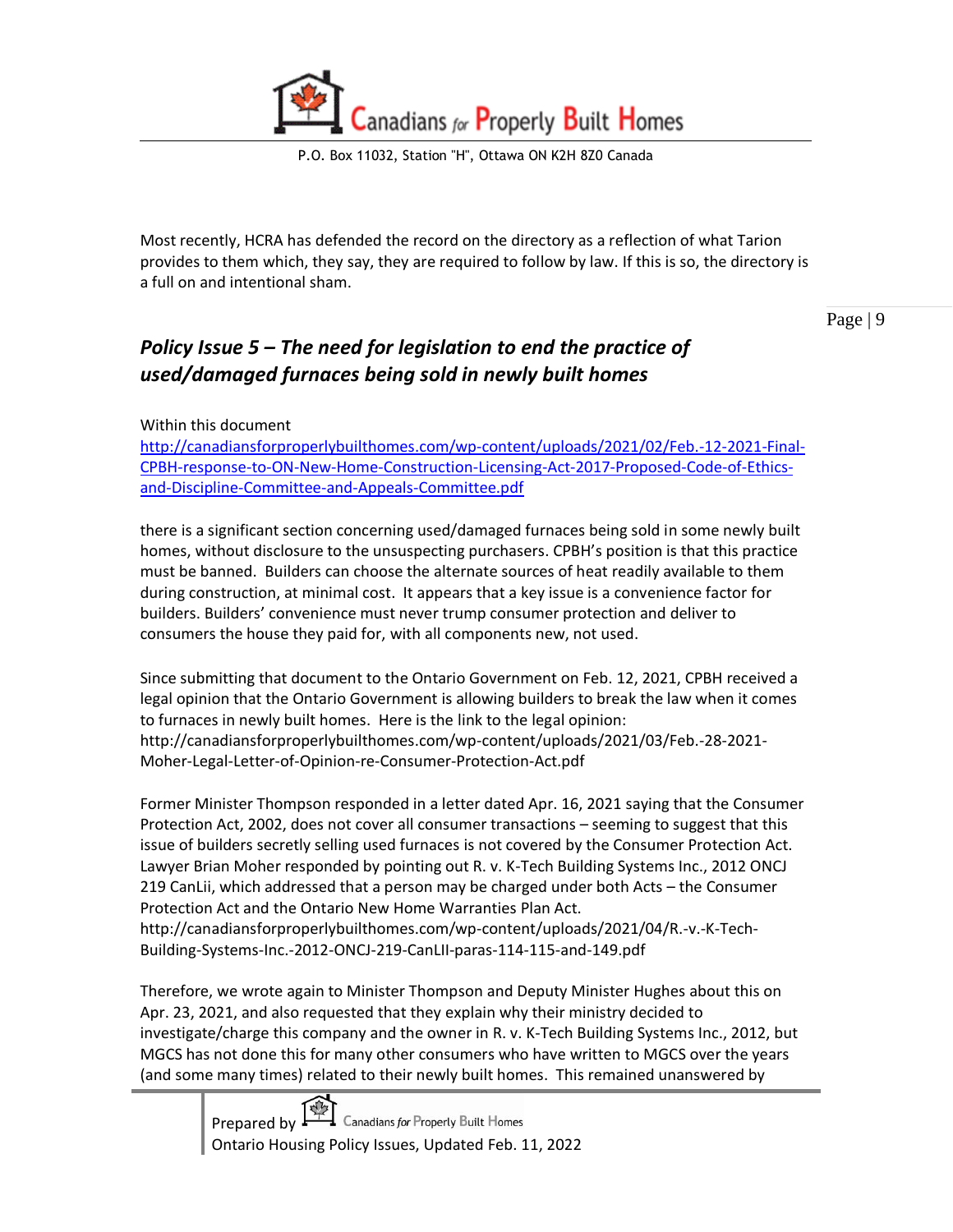

Minister Thompson and Deputy Minister Hughes, who both have now since left these positions in MGCS. The current minister, Romano, has not responded either.

#### <span id="page-9-0"></span>*Policy Issue 6 – The need for legislation to end Tarion's monopoly and introduce a multi-warranty model*

Page | 10

While Tarion claims that it is moving forward in making changes related to the Auditor General's recommendations, many homeowners continue to complain about how Tarion is treating them, e.g., denied claims, slow response times, etc. CPBH's position continues to be that Tarion is beyond repair. Here is a link to our response to the Auditor General's report:

[http://canadiansforproperlybuilthomes.com/wp-content/uploads/2019/11/11-3-](http://canadiansforproperlybuilthomes.com/wp-content/uploads/2019/11/11-3-19FinalCPBHstatement-AGofONaudit-Tarion.pdf) [19FinalCPBHstatement-AGofONaudit-Tarion.pdf](http://canadiansforproperlybuilthomes.com/wp-content/uploads/2019/11/11-3-19FinalCPBHstatement-AGofONaudit-Tarion.pdf)

Indeed, regular feedback from Ontarians continuing to fight with Tarion indicates that these deep cultural problems within Tarion continue.

Tarion's 2020 financial statements also provide evidence of the continued serious problems. For example, once again, Tarion paid more in salaries and benefits than it paid out in homeowners' claims. Investments and equity now total \$974,922,000, which is almost \$52 million more than in 2019. Why is the Ford Government continuing to allow Tarion to accumulate this excessive wealth, while it denies homeowners' claims? Further, Tarion continues to limit the maximum payout to \$300,000, while average home prices in different parts of Ontario exceed \$1 million.

The Tarion Ombuds office has also finally released a report related to an evaluation of its office conducted by an external evaluator. Shockingly, the evaluator couldn't complete the assessment as planned, as homeowners wouldn't participate in this review. CPBH has been hearing for years from many of Ontario's homeowners that they do not have confidence in that Ombuds office – and this refusal by Ontario's homeowners appears to be further evidence of this. More than 1,000 homeowners complained to the Ombuds office about Tarion over a twoyear period – why would they not participate in this external review? Here is a link to CPBH's Open Letter to the Tarion board chair about that botched evaluation: http://canadiansforproperlybuilthomes.com/wp-content/uploads/2021/07/July-6-2021-final-Tarion-Board-Chair-re-botched-evaluation.pdf

The PCs supported ending Tarion's monopoly while in Opposition. But then, once in power, they started talking about further consultations – and then they tried to justify not ending the monopoly based on these consultations. But they refused to release the results of their consultations.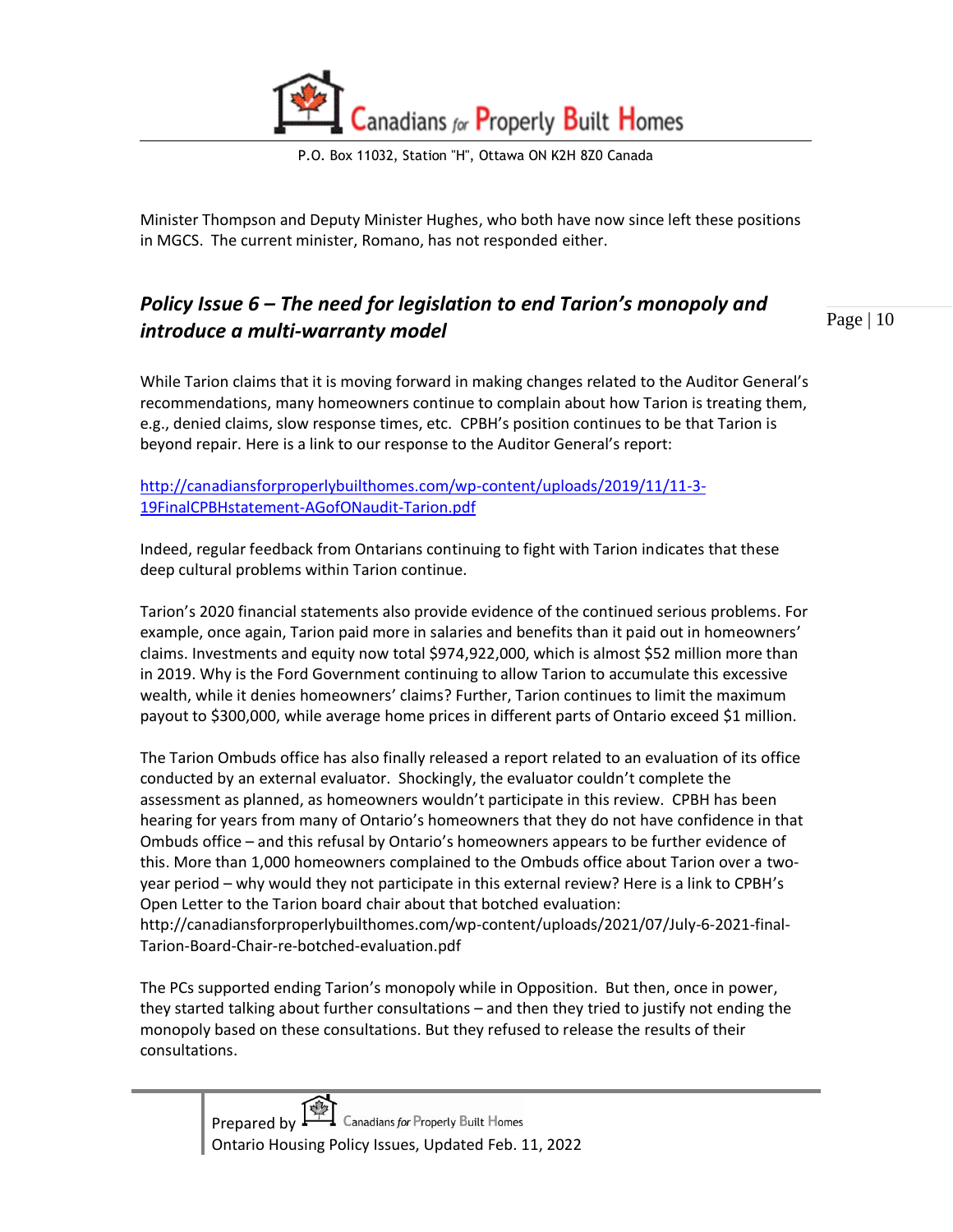P.O. Box 11032, Station "H", Ottawa ON K2H 8Z0 Canada

In response to our request that Premier Ford and Min. Thompson explain this to Ontarians, we received a response from Min. Thompson – her story changed from "extensive consultations" to a "feasibility assessment" which they refuse to reveal, even via Freedom of Information.

Page | 11 CPBH's position is that Justice Cunningham's recommendation to end Tarion's monopoly and introduce a multi-warranty provider system in Ontario is the best option. No system is perfect – but a multi-warranty provider system is the best option.

#### <span id="page-10-0"></span>*Policy Issue 7 – The need for legislation to replace the LAT for appeals of Tarion decisions*

CPBH has been conducting an annual analysis of outcomes of decisions for homeowners who have taken their appeals to the LAT since 2006. Overall, homeowners have lost approximately 85% of the time. In 2019, homeowners lost 100% of the time. Various reasons have been cited including an unfair playing field, operational problems at the LAT, most homeowners are selfrepresented while Tarion is always represented, etc. In recent years, most homeowners will not take their cases to the LAT as is evidenced by this graph:



Here is a link with our 2020 report: http://canadiansforproperlybuilthomes.com/wp-content/uploads/2021/06/2020-Licence-Appeal-Tribunal-Analysis-2.pdf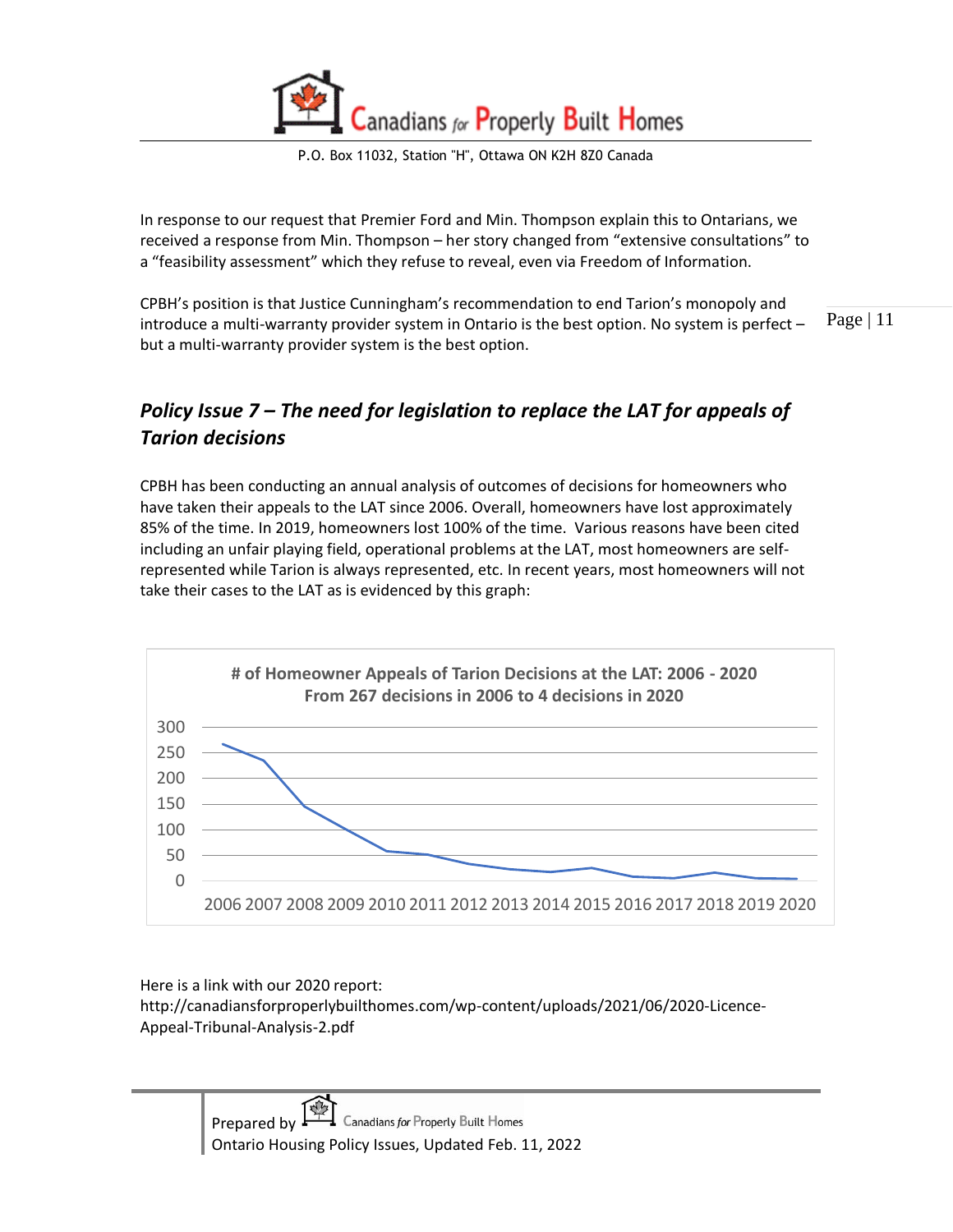

Here is a link with a special report we prepared in 2017 at the request of former Attorney General Naqvi. These issues are all still relevant: [http://canadiansforproperlybuilthomes.com/wp-content/uploads/2019/08/Sept.-12-2017-](http://canadiansforproperlybuilthomes.com/wp-content/uploads/2019/08/Sept.-12-2017-CPBH-Final-report-for-AG-Naqvi-re-LAT-process-issues.pdf) [CPBH-Final-report-for-AG-Naqvi-re-LAT-process-issues.pdf](http://canadiansforproperlybuilthomes.com/wp-content/uploads/2019/08/Sept.-12-2017-CPBH-Final-report-for-AG-Naqvi-re-LAT-process-issues.pdf)

Page | 12

#### <span id="page-11-0"></span>*Policy Issue 8 – The need to pass and implement adequate consumer protection legislation related to private home inspections*

The private home inspection industry in Ontario has been in turmoil for decades. There continues to be a lack of qualified private home inspectors, which is a serious consumer protection issue. CPBH encourages purchasers of newly built homes to hire their own private inspector to inspect during construction, given the ongoing problems of new home construction often not meeting the minimal Ontario Building Code. CPBH has considerable information about private home inspections on our website:

<http://canadiansforproperlybuilthomes.com/what-weve-learned/home-inspections/>

In 2017, the Wynne Government passed "The Putting Consumers First Act", which included private home inspection. But the Ford Government has been letting this legislation gather dust. Finally, after many inquiries, CPBH received a letter from Minister Thompson dated Feb. 1, 2021 that said:

*"…While the Home Inspection Act, 2017 was passed on April 13, 2017, it is not yet in force. My ministry is reviewing public and industry consultation feedback to determine an approach that will address their concerns. It is important that we get this right for consumers and businesses…".*

Some wonder what "businesses" Minister Thompson is concerned about. Home inspection businesses? Builder businesses? It's important to remember that this is coming from the Minister responsible for consumer protection.

Rumours have been swirling since 2018 that the Ford Government has conducted "secret" consultations regarding this legislation. We raised this issue with Minister Thompson of alleged secret consultations, but she did not respond. CPBH requested to be allowed to participate in these consultations, but we received no response to this request either.

Meanwhile, various industry sources have alleged that the private home inspection industry has declined 40-50% since the Ford Government took power. We asked Minister Thompson about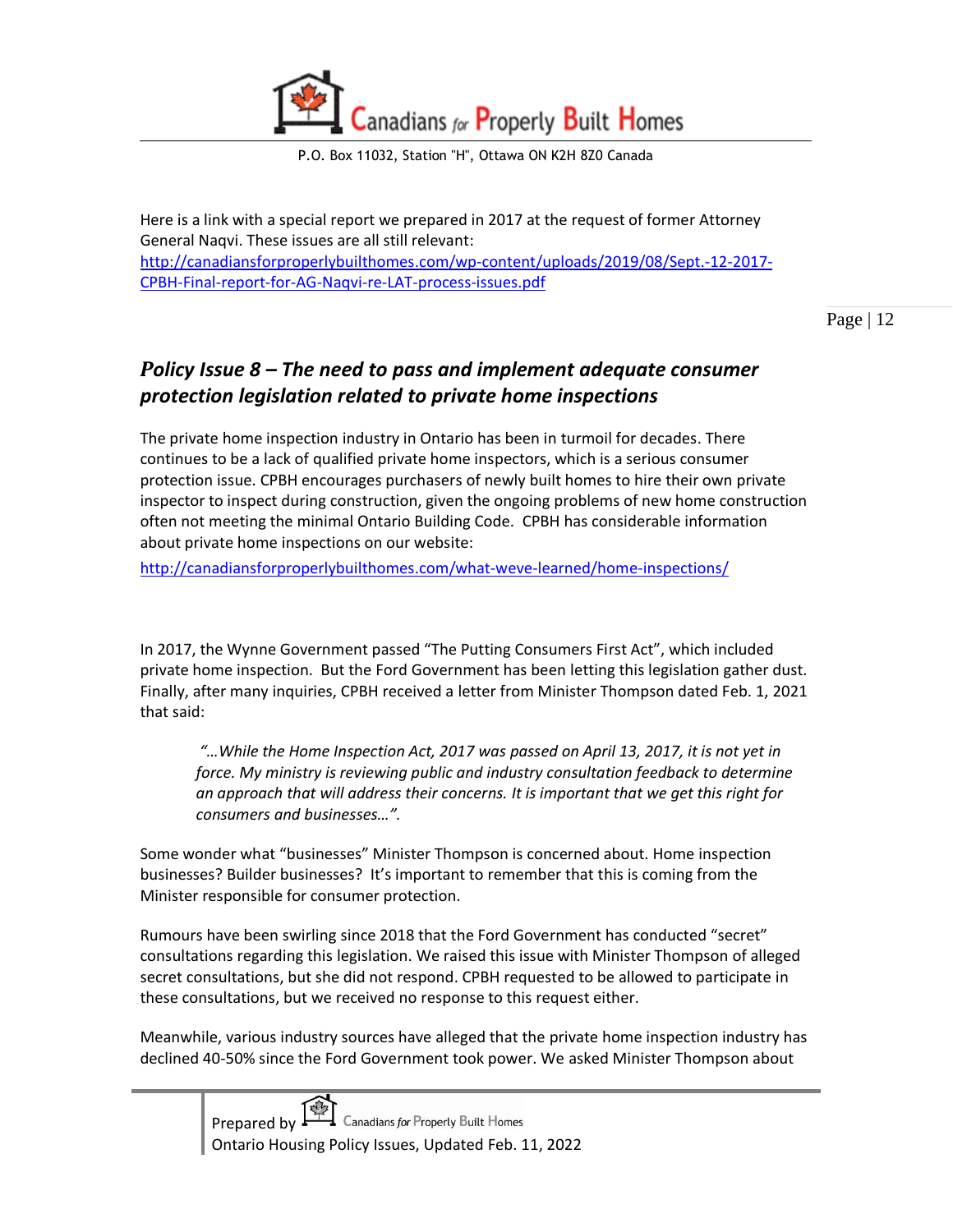P.O. Box 11032, Station "H", Ottawa ON K2H 8Z0 Canada

this alleged significant industry decline, but she did not answer. We have heard from some consumers that they could not find a qualified home inspector.

Here is a link to CPBH's 2017 deputation regarding Bill 59 for further information:

Page | 13 [http://canadiansforproperlybuilthomes.com/wp-content/uploads/2019/08/Feb.-23-2017-Final-](http://canadiansforproperlybuilthomes.com/wp-content/uploads/2019/08/Feb.-23-2017-Final-CPBH-Deputation-re-Bill-59-Home-Inspection.pdf)[CPBH-Deputation-re-Bill-59-Home-Inspection.pdf](http://canadiansforproperlybuilthomes.com/wp-content/uploads/2019/08/Feb.-23-2017-Final-CPBH-Deputation-re-Bill-59-Home-Inspection.pdf)

#### <span id="page-12-0"></span>**Conclusion:**

The purchase of a home/condo is the largest purchase most people make. Unfortunately, there are numerous serious issues plaguing the new home construction market as discussed in this report. Further, consumer protection continues to be very weak, and the Ford Government appears to be more interested in catering to the development industry than protecting consumers.

People considering purchasing a newly built home/condo should carefully consider the information in this report before proceeding.

While there are good builders in Ontario, there are far too many poor and marginal builders, and purchasers have no reliable, objective means of knowing who the good builders are. It could be you, your child, your parents, your friends next who have their lives turned upside down simply because they purchased a newly built home.

CPBH does not hear from people who are satisfied with their newly built home/condo and obviously, some are happy with their purchase. The people we hear from are typically in deep trouble just because they purchased a newly built home/condo from a Tarion/HCRA-approved builder.

Buyer beware.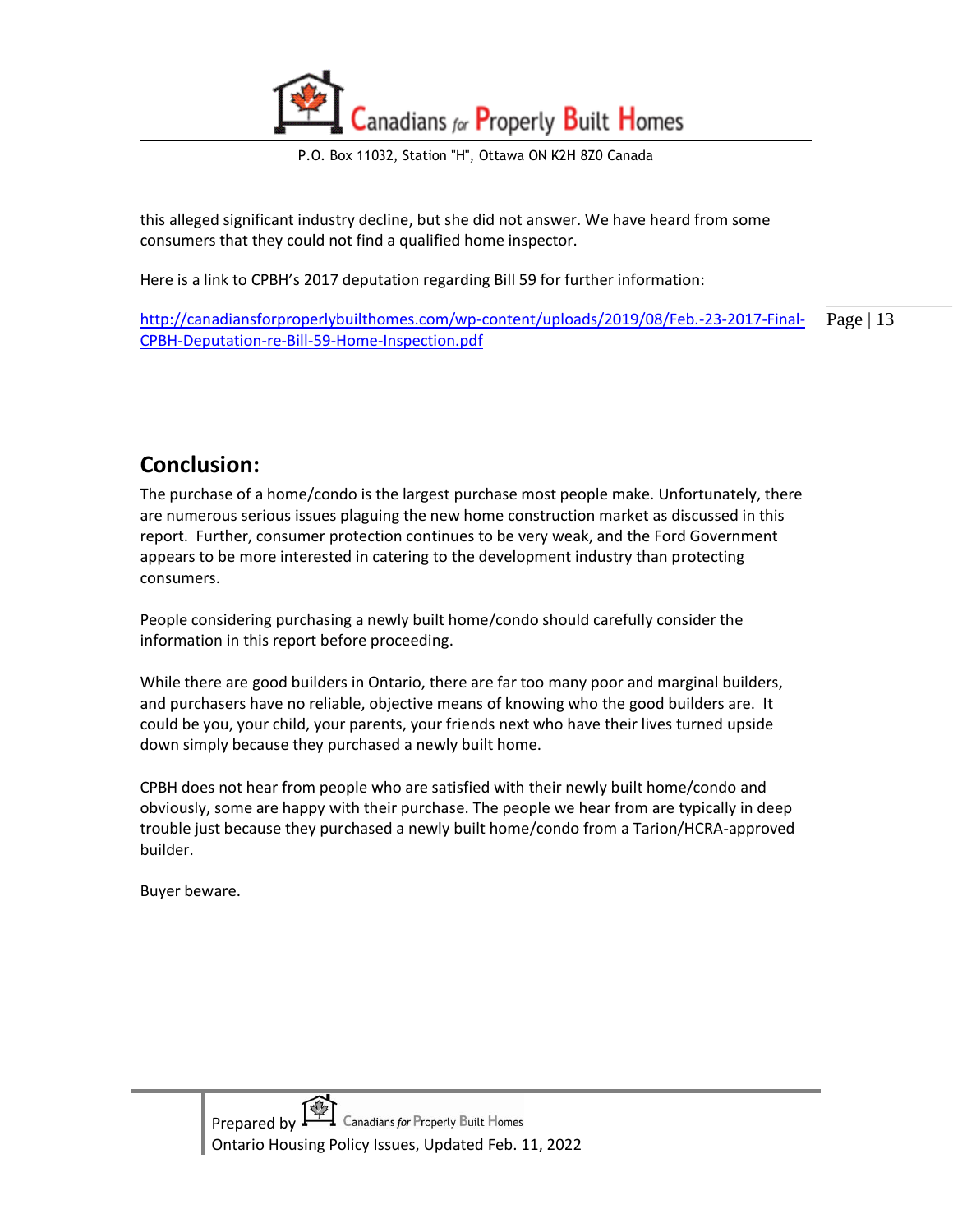

# <span id="page-13-0"></span>**Appendix 1 – Feb. 11, 2021 Article in The Lawyer's Daily**

**The Lawyer's Daily** | 111 Gordon Baker Road, Suite 900 | Toronto, ON M2H 3R1 | www.thelawyersdaily.ca

**Real Estate** 

Page | 14

# **Consumer group concerned about effectiveness of new home construction regulator**

#### By **John Schofield**

(February 11, 2021, 9:36 AM EST) -- A consumer protection organization for new homebuyers is warning that Ontario's recently launched Home Construction Regulatory Authority (HCRA) is already making some of the same mistakes as its predecessor agency, Tarion, which was criticized by the province's auditor general in 2019 for favouring homebuilders over buyers. "HCRA has recently provided lofty statements, e.g., 'effective engagement' and 'regulatory excellence' and 'building trust,' but it is off to a very poor start," Karen Somerville, president of the Ottawa-based Canadians for Properly Built Homes (CPBH) said in an e-mail to *The Lawyer's Daily*.

The Toronto-based HCRA officially began its mandate on Feb. 1 as the agency overseeing licensing and regulatory compliance for new homebuilders and vendors. Tarion will continue to administer the new home warranty program. A 2016 independent review conducted by former Superior Court associate chief justice J. Douglas Cunningham recommended that Tarion's warranty and regulatory functions be split. "Today's launch of the HCRA is another great example of our commitment to strengthening consumer protection for our province," Government and Consumer Services Minister Lisa Thompson said in a Feb. 1 news release. "The HCRA will ensure that new homebuilders and vendors are held to professional standards and that all buyers and owners of new homes are well-informed and feel confident that their homes have been built properly." But, like Tarion, the HCRA board does not include anyone with a background in consumer advocacy, said Somerville. Instead, it is made up of former high-ranking bureaucrats, a corporate executive and the president of a home construction firm. She also claimed that the information in the HCRA's public directory of builders remains unreliable, as it was under Tarion, and she expressed concern about HCRA's lack of transparency. In public webinars in January, she said, HCRA representatives did not respond to some questions and the regulator has not answered CPBH's repeated requests for information on how many former Tarion employees have been hired by HCRA. Somerville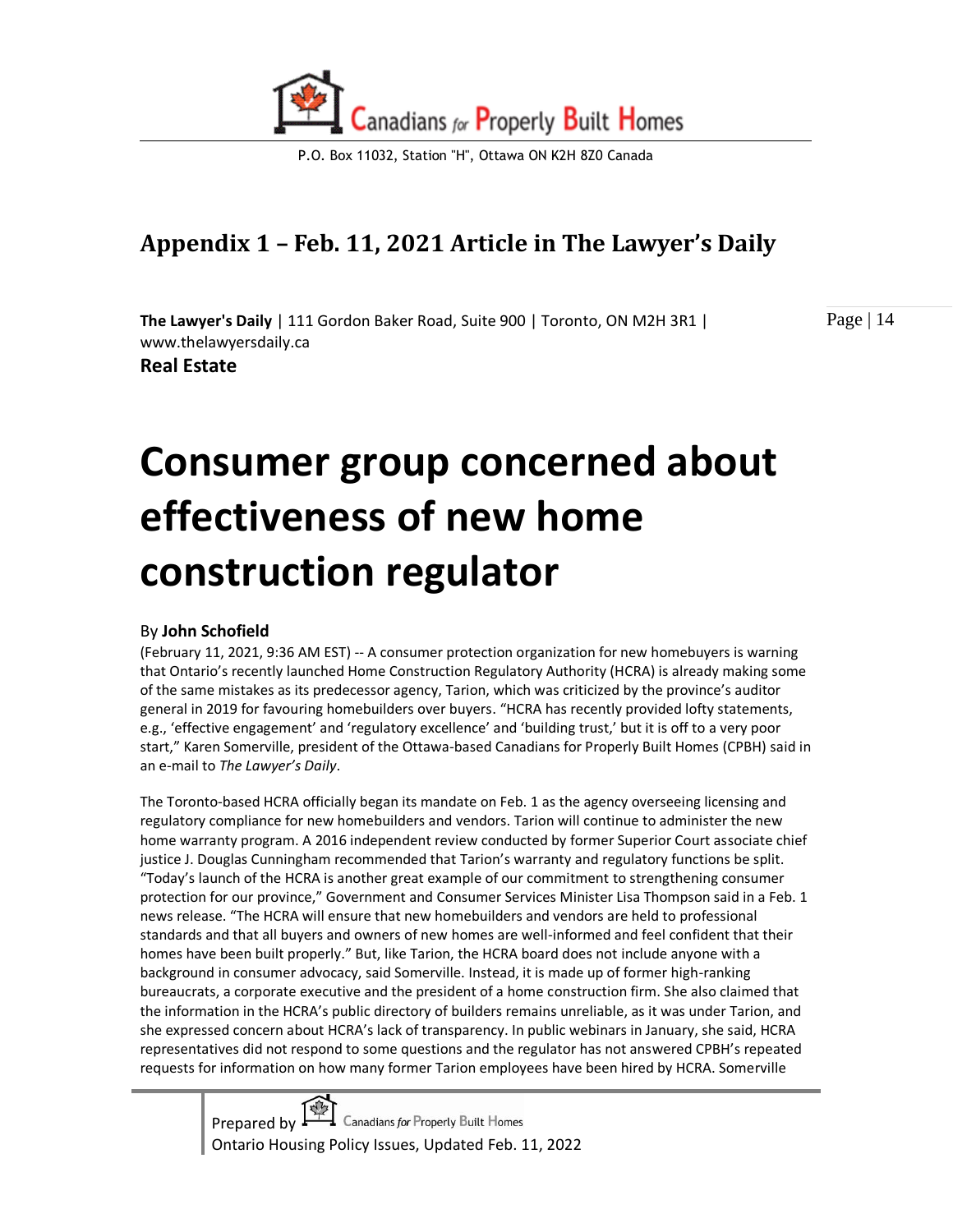P.O. Box 11032, Station "H", Ottawa ON K2H 8Z0 Canada

said she is concerned that HCRA is not fully independent of Tarion. "Some say," she added, "that HCRA and Tarion have made a mockery of the path to a fair regime for home construction regulation and consumer protection as laid out by Justice Cunningham in his 2016 Tarion review."

Edward Lynde, an associate with Toronto-based construction law firm McLauchlin & Associates and a member of the Ontario Bar Association's construction and infrastructure law section, said that legislation has equipped HCRA with a broad mandate and stronger regulatory and enforcement powers than Tarion — but its effectiveness will depend on how well those powers are put into action. "Tarion just wasn't working and it was failing homeowners," he told *The Lawyer's Daily*. "So here we are in 2021 with the HCRA. "They're saying all the right things, and it all relates to creating a consumer-based model that leads to confidence in the marketplace with respect to residential builds," he added.

"That being said, just like anything when there's a seismic and large-scale change, let's see how it actually gets implemented on a practical level. And it's anyone's guess frankly." Lynde said the accuracy of the builders' directory will be one key to restoring consumer confidence. He noted that it will include information such as the name of the licensee, number of homes built, a 10-year history, licensing conditions, offences if charged, offences if guilty and orders made by HCRA's discipline committee. "Residential construction has been a bit of a wild west," he said. "There are some fantastic residential builders, but there are some poor ones, too, and it's really hard for the marketplace to understand the difference. "Hopefully this works," he added. "Conceptually, it appears to be structured the right way. But will the investigations actually be done properly and will complaints be dealt with appropriately? It's one thing to say it. It's another to actually do it."

The HCRA's interim CEO, Tim Hadwen, a lawyer and former assistant deputy minister of education labour relations in the Ministry of Education, said the regulator will set licensing standards for conduct, competence and financial responsibility. It will go beyond Tarion, in part, he said, by establishing for the first time a code of ethics, a discipline committee for violations of the code and an appeals committee. As part of its more effective licensing process, he noted, HCRA has introduced a mandatory criminal record and judicial matters check and an attestation about the presence of interested persons (in addition to principals, directors and officers) who have a material influence over the company's decision making. The government is conducting public consultations on the proposed code of conduct, and Hadwen said he expects it to be put in place by the end of the year. The regulator will address consumer complaints through an "accessible and streamlined" complaints process, he said, and will have a broader range of regulatory tools, including the power to set conditions on licences, to revoke and suspend licences, to issue compliance orders, to issue warnings, to require education courses and, in the future, the ability to impose fines and administrative penalties. "The overall package of developments, both legislative, regulatory and from a policy point of view," he told *The Lawyer's Daily*, "really strengthens the approach to licensing and compliance and does enhance consumer protection for new home buyers in Ontario."

Hadwen said the HCRA intends to do more to maintain consistency across the sector by curtailing unethical and illegal builders and fostering a safer, fairer and more informed marketplace. To that end, it will also focus on consumer education, providing practical information to consumers to help them make informed decisions. The construction and real estate bars could potentially be more involved in helping builders and homebuyers move through the regulator's expanded processes, he said. There may also be a need to help vendors and purchasers with certain disclosures, which will remain unchanged for now but could be updated in the future. One of the regulator's immediate priorities is to ensure a smooth

Prepared by  $\overbrace{\phantom{H^{2}$  Canadians for Properly Built Homes Ontario Housing Policy Issues, Updated Feb. 11, 2022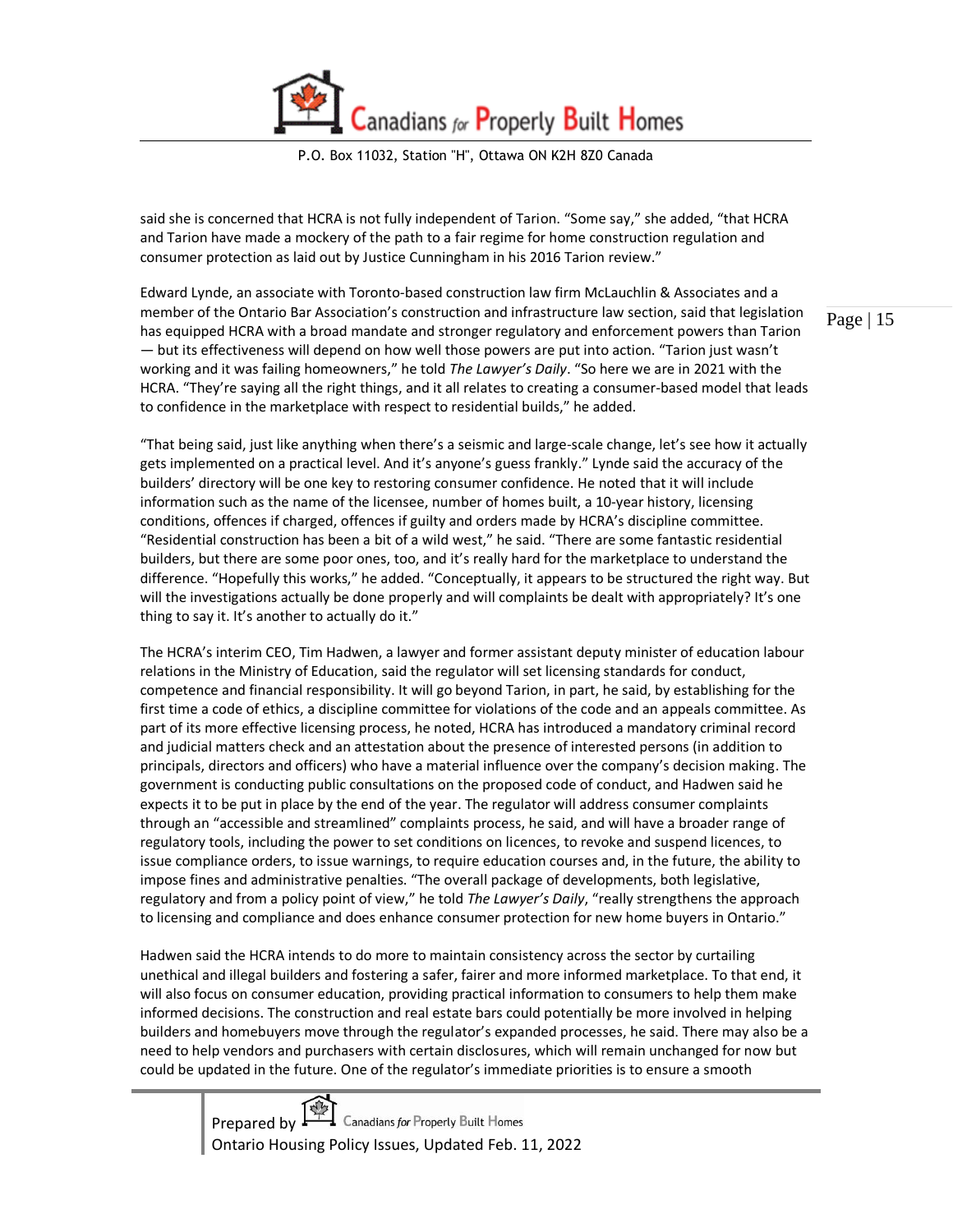

transition from Tarion, said Hadwen. To facilitate that, all valid Tarion licences will automatically become HCRA licences and the time for filing renewals has been extended for a transitional period of 150 days. The HCRA was originally designated under the *New Home Construction Licensing Act, 2017*. The *Rebuilding Consumer Confidence Act, 2020*, passed in July 2020, is also intended to protect consumers and promote higher quality home construction.

*If you have any information, story ideas or news tips for* The Lawyer's Daily *please contact John Schofield at* john.schofield@lexisnexis.ca *or call 905-415-5891.* 

© 2021, The Lawyer's Daily. All rights reserved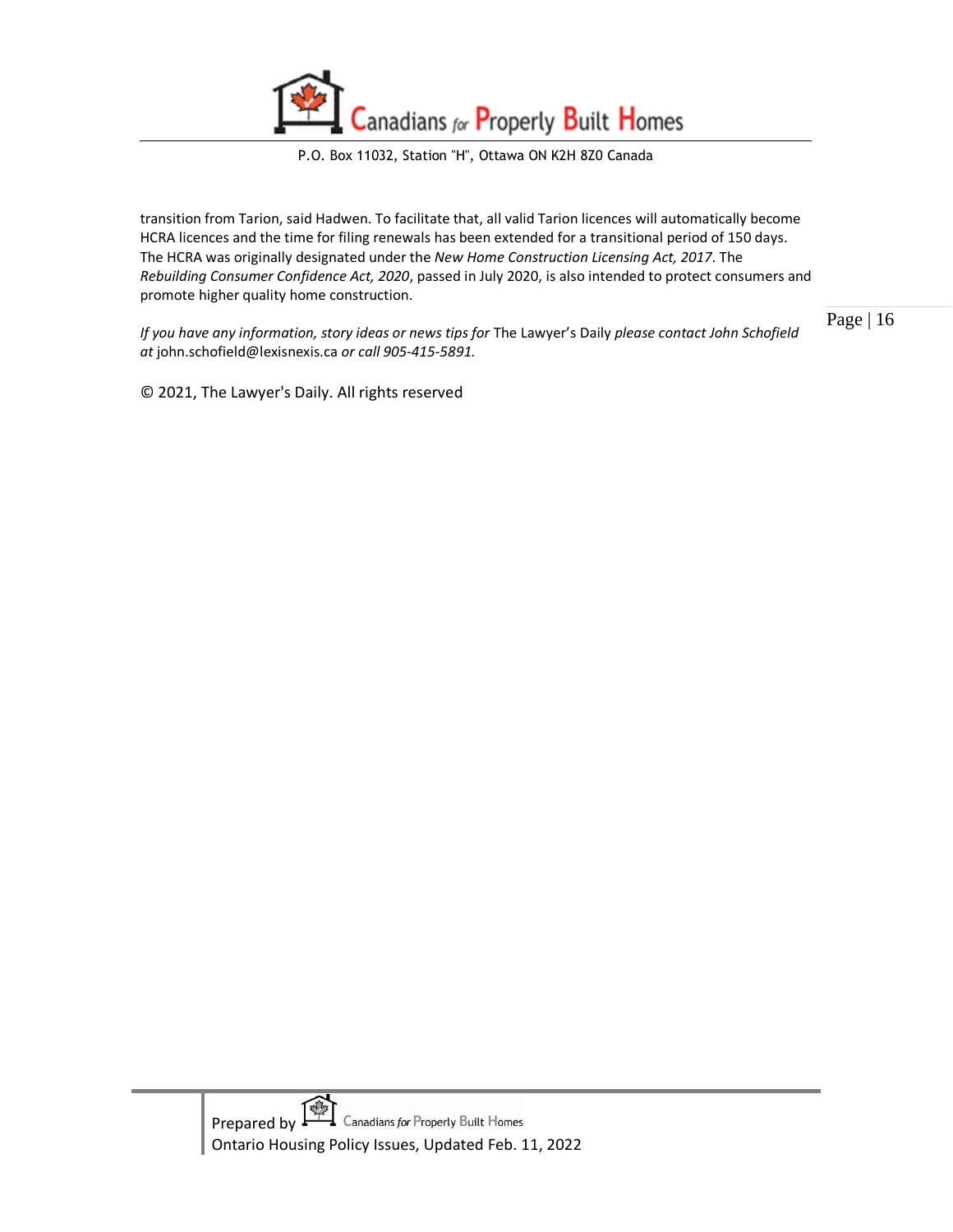

# <span id="page-16-0"></span>**Appendix 2 Response from HCRA CEO and Registrar to CPBH's feedback on HCRA's 2021-22 Business Plan**

Page | 17

Email dated June 2, 2021

*"Dear Dr. Somerville,*

*Thank you for sharing your "Open Letter" regarding the HCRA's 2021-22 Business Plan. We appreciate your engagement and continued interest in the Home Construction Regulatory Authority (HCRA).* 

*As an organization still in its early stages, having launched in February 2021, it's important to note that this business plan is only one year in scope. Going forward, the HCRA will undertake a strategic planning process that will build on the HCRA's early work. As noted in the business plan, the HCRA is committed to involving its stakeholders in this process and we are grateful for the "Open Letter" from Canadians for Properly Built Homes (CPBH). Your extensive feedback will be useful in informing this future exercise. Thank you for taking the time to provide such depth of input.* 

*As you know, the HCRA is a new, independent regulatory authority responsible for licensing home builders and vendors. Where Tarion previously had two jobs – as both regulator and warranty manager – the HCRA has a single focus on licensing. This enables the HCRA to foster improvement in the conduct and competency of builders and increase consumer confidence while also ensuring a fair marketplace.*

*Many of the comments in the "Open Letter" refer to the HCRA Board of Directors. For clarity, I want to take the opportunity to remind CPBH that the HCRA's board oversight model is set out in the Administrative Agreement that is publicly available on the HCRA website. I encourage you to review this document, as it is the key oversight tool for the HCRA and the Minister of Government and Consumer Services. Within the Administrative Agreement, is a requirement for a competency-based board governance framework. As such, the HCRA board must have members with experience in consumer advocacy, regulatory oversight, and residential construction. The board, like the HCRA, is independent and separate from Tarion – none of the HCRA's board members also serve on the Tarion board.*

*Dr. Somerville, I was pleased to meet directly with you and Canadians for Properly Built Homes on May 4th and was encouraged by the level of engagement and interest your organization has in consumer protection, not just here in Ontario, but across the country. I appreciated the*